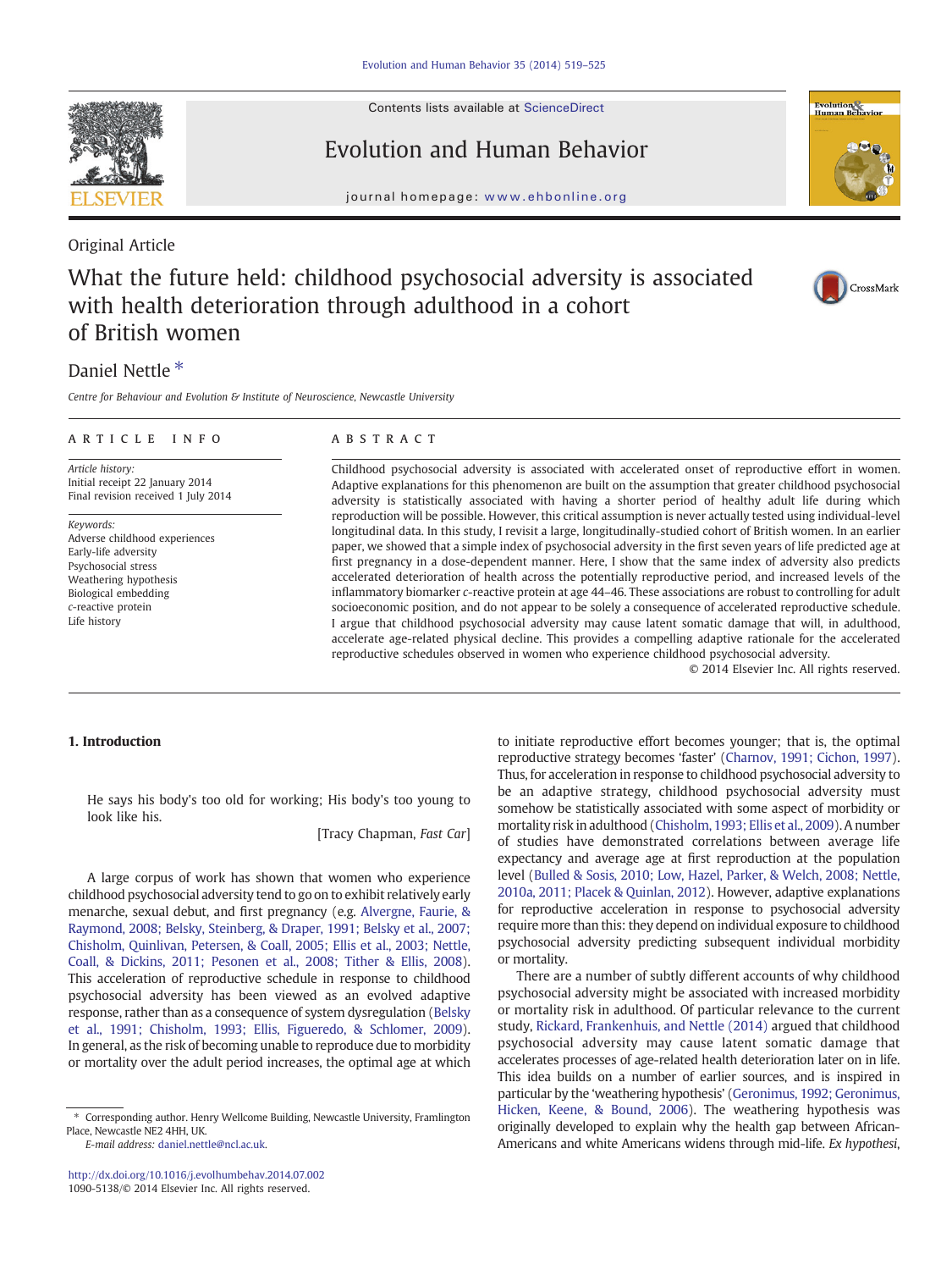adverse life situations force the child to divert energy into short-term survival needs as orchestrated by the physiological stress response. Repeated activation of the physiological stress imposes cumulative phenotypic costs in the long term, exactly because it reallocates effort away from self-repair and investment in the future value of bodily systems. Accelerated health deterioration with age is the manifestation of these accumulated costs in system-wide premature decline in performance. An individual whose health will deteriorate faster with age has a shorter expected window during which she can bear and parent children, and this alters the balance of costs and benefits in favour of a faster reproductive schedule ([Geronimus, 1996a\)](#page-6-0).

If accelerated health deterioration following childhood psychosocial adversity is to provide an adaptive explanation for the evolution of reproductive acceleration, then it is important to demonstrate that the accelerated health deterioration is not solely a consequence of the accelerated reproductive trajectory. If it were, the explanation would be circular (women accelerate their reproduction because they are going to die young, and die young because they expend their energy on early reproduction). To avoid this circularity, theoretical models in this area include a component of morbidity/mortality risk that is extrinsic, meaning that it is not modifiable by the strategies that the individual adopts [\(Cichon, 1997; Nettle, 2010b; Shokhirev & Johnson,](#page-6-0) [2014\)](#page-6-0). It is this extrinsic component of mortality/morbidity risk that determines the optimal speed of reproductive trajectory; if extrinsic mortality/morbidity is high, there is nothing that the individual can do about it other than try to get some reproduction done whilst they can. However, by following an accelerated reproductive schedule, individuals may further increase their mortality/morbidity risk, since fast growth and reproductive effort are costly and take their toll on health and survival ([Boonekamp, Salomons, Bouwhuis,](#page-5-0) [Dijkstra, & Verhulst, 2014; Metcalfe & Monaghan, 2003; Reznick,](#page-5-0) [1985](#page-5-0)). Thus, any associations between childhood psychosocial adversity and adult health deterioration will represent some mixture of a direct primary effect of childhood adversity on the developing body, and a secondary indirect effect due to the reproductive and behavioural strategies that the individual has adopted in response to her adverse experiences ([Ellis & Del Giudice, 2013](#page-6-0)). The adaptive account discussed by [Rickard et al. \(2014\)](#page-6-0) requires that, over evolutionary time, the direct primary effect has been non-zero, since this effect constitutes the selection pressure to which reproductive acceleration is the adaptive response.

No study has yet investigated in the same cohort whether the psychosocial factors that predict accelerated reproductive strategy also predict accelerated health deterioration with age, and if so, to what extent this is a direct primary relationship rather than solely a consequence of reproductive acceleration. Failure to find a direct primary association between childhood psychosocial adversity and accelerated health deterioration in a modern population would not warrant a decisive rejection of the adaptive evolutionary hypothesis, since the hypothesis states that across ancestral populations, the experience of psychosocial adversity was, on average, associated with increased extrinsic mortality/morbidity risk. In modern populations, especially in the developed world, the availability of health care or other environmental factors might have mitigated any such relationships. However, there are a large number of epidemiological papers from developed populations showing that various types of childhood psychosocial adversity are associated with poorer health, reduced survival, or accelerated aging in adulthood (e.g. [Dube, Felitti, Dong,](#page-6-0) [Giles, & Anda, 2003; Felitti et al., 1998; Geronimus et al., 2006;](#page-6-0) [Geronimus et al., 2010; Larson & Halfon, 2013\)](#page-6-0). This suggests that relationships between childhood psychosocial adversity and adult health are evident even under conditions of affluence, and can be profitably explored in contemporary populations.

In this paper, I return to a large, longitudinally-studied cohort of British women who were the subjects of an earlier paper ([Nettle et al.,](#page-6-0) [2011\)](#page-6-0). In that paper, we computed a simple index of psychosocial adversity in the first seven years of life, and showed that high scores on this index were associated with earlier first pregnancy once the cohort members had grown up. The association was robust and dose-dependent. In the current paper, I had two aims. First, I aimed to investigate whether the same childhood psychosocial adversity index predicts health deterioration across the potentially reproductive years. Second, I aimed to explore the extent to which health deterioration following childhood psychosocial adversity was a consequence of accelerated reproductive trajectories rather than a direct primary effect. I approached this aim through mediation analysis: to the extent that health deterioration is a consequence of accelerated reproduction, then the association between childhood psychosocial adversity and health deterioration will be mediated by markers of reproductive strategy such as age at first pregnancy.

To measure health deterioration, I considered two outcome measures. The first was self-rated health. This was measured at ages 23, 33 and 42 with the question 'How is your health in general?' Selfrated health is a widely used measure in epidemiological studies, and the single item is considered methodologically adequate ([DeSalvo,](#page-6-0) [Bloser, Reynolds, He, & Muntner, 2006\)](#page-6-0). Despite being extremely quick and simple to collect, it shows a significant correspondence with more objective measures of health status ([Christian et al., 2011](#page-5-0)), and prospectively predicts survival ([Benyamini & Idler, 1999; DeSalvo et al.,](#page-5-0) [2006; Idler & Benyamini, 1997](#page-5-0)). It is thought to relate most strongly to physical, rather than psychological, morbidity ([Cabrero-García &](#page-5-0) [Juliá-Sanchis, 2014](#page-5-0)). The second measure, available in 3836 of the women at age 44–46, was blood level of c-reactive protein. C-reactive protein is a widely-used non-specific blood marker of inflammation ([Pepys & Hirsch](#page-6-0)field, 2003). Increased inflammatory activity has been proposed as a general marker of the somatic damage caused by social and environmental stressors, particularly in childhood ([Miller, Chen, &](#page-6-0) [Parker, 2011](#page-6-0)). C-reactive protein levels prospectively predict a number of adverse outcomes such as cardiovascular disease [\(Danesh et al., 2004\)](#page-6-0) and diabetes [\(Pradhan, Manson, Rifai, Buring, & Ridker, 2001\)](#page-6-0), as well as consequent mortality ([Kuller, Tracy, Shaten, & Meilahn, 1996; Wang et al.,](#page-6-0) [2006\)](#page-6-0). They correlate with self-rated health in women ([Tanno et al.,](#page-6-0) [2012\)](#page-6-0). C-reactive proteinlevels also tend toincrease with age [\(Hutchinson](#page-6-0) [et al., 2000](#page-6-0)), making them in effect a marker of age-related increase in morbidity and tissue damage. A number of previous studies have linked childhood psychosocial adversity with increased c-reactive protein levels in adolescence or adulthood [\(Danese et al., 2009; Danese et al., 2008;](#page-6-0) [Slopen et al., 2010; Taylor, Lehman, Kiefe, & Seeman, 2006\)](#page-6-0), though a null finding in a small sample has also been reported ([Carpenter, Gawuga,](#page-5-0) [Tyrka, & Price, 2012](#page-5-0)). In the full NCDS cohort, [Lacey, Kumari, and McMunn](#page-6-0) [\(2013\)](#page-6-0) have shown that c-reactive protein levels at age 44–46 were elevated in individuals whose parents separated during their childhoods, or who had low-quality relationships with their parents. However, Lacey et al.'s analysis does not employ the index of psychosocial adversity used here, and so I present *c*-reactive protein data in this paper as an analysis which is complementary to theirs.

To control for health-affecting variation in the adult environment, and thus isolate the specific impact of childhood experience, I used a composite measure of socioeconomic position over ages 23– 42 as a control variable. Socioeconomic position in developed economies is the overwhelming single predictor of morbidity and mortality risks ([Lantz et al., 1998; Marmot, Kogevinas, & Elston,](#page-6-0) [1987; Smith & Egger, 1993](#page-6-0)) and thus is the obvious candidate for a summary variable for the environmental sources of such risks that an adult is exposed to. I also examined the effects of controlling for smoking and body mass index. Adult smoking and body mass are both increased by childhood psychosocial adversity [\(Anda et al.,](#page-5-0) [1999; Gunstad et al., 2006](#page-5-0)), and both bad for health. Thus, these variables could thus produce associations between childhood psychosocial adversity and later health that are the consequence of individuals' behavioural responses to adversity rather than direct primary effects.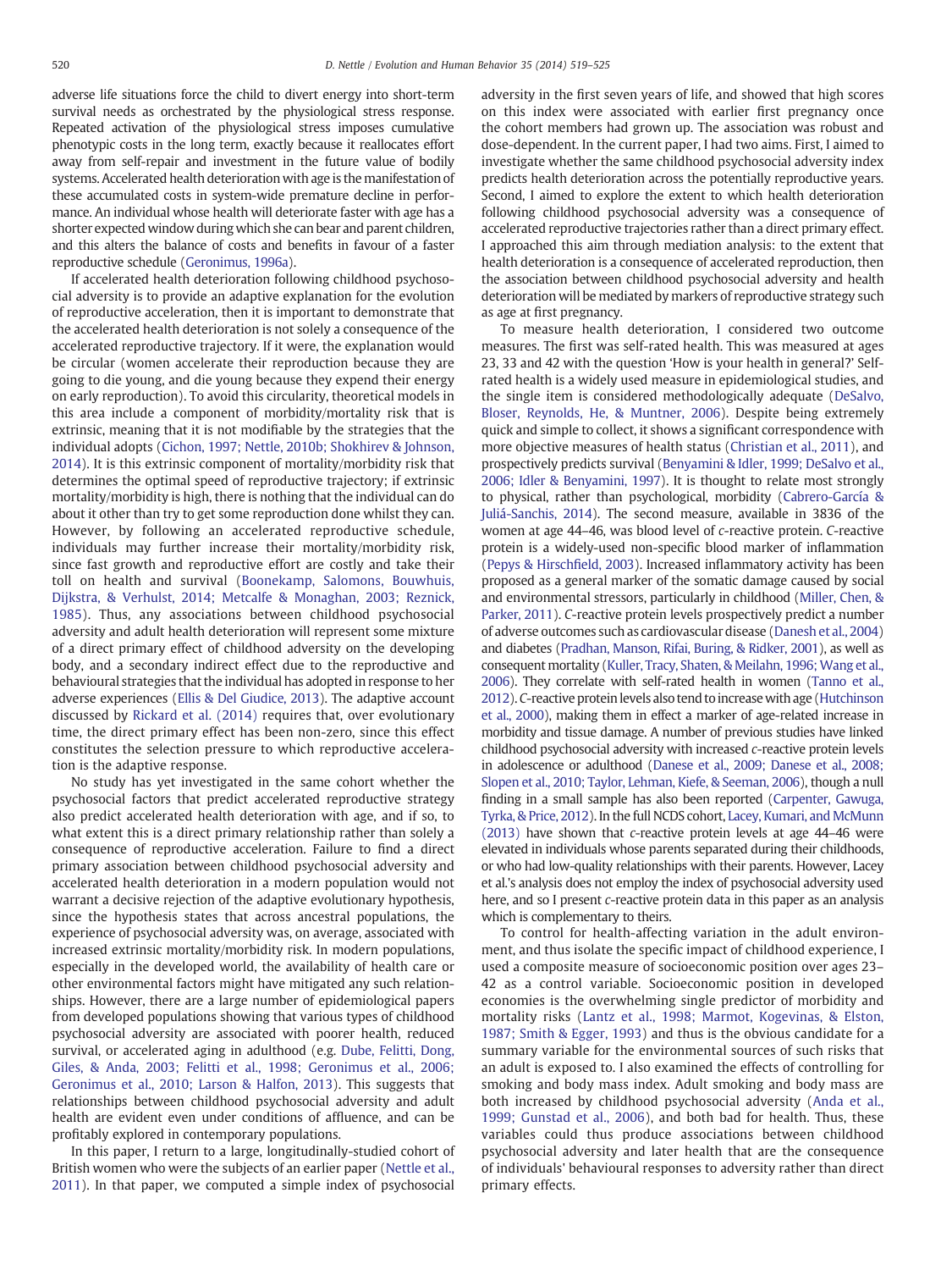#### 2. Methods

#### 2.1. The National Child Development Study (NCDS)

The NCDS, also known as the 1958 British birth cohort, is an ongoing longitudinal study of all people born in the UK between 3rd and 9th of March 1958 [\(Power & Elliott, 2006](#page-6-0)). I considered only the female cohort members (potential  $n = 8959$ ) here. The current analyses involved linking by cohort member ID data that were collected perinatally in 1958; in an interview with a parent in 1965; in interviews with the cohort member in 1981, 1991 and 2000; and in the 2002–2004 biomedical survey, during which blood samples were taken from a subset of cohort members. There has been substantial sample attrition over this period, but this is not strongly patterned by level of childhood psychosocial adversity ([Nettle et al., 2011](#page-6-0)). Interested researchers may apply to the UK Data Archive [\(www.data](http://www.data-archive.ac.uk)[archive.ac.uk\)](http://www.data-archive.ac.uk) for access to the data. The biomedical survey data are available only under special licence, granted to DN under the project 'Early-life adversity, child development and adult health'.

#### 2.2. Index of childhood psychosocial adversity

The index of childhood psychosocial adversity is as described in [Nettle et al. \(2011\),](#page-6-0) and refers to experiences occurring within the first seven years of life (for brevity, I refer to this variable as 'childhood adversity' hereafter). The four component variables were separation from mother, paternal involvement, residential relocations, and duration of breast-feeding. In each case, the component variable was dichotomised, with 1 representing the more adverse situation and 0 the less. The childhood adversity variable is the sum of the four components, and thus varies from 0 (none of the adversities) to 4 (all of them; see Supporting Information, available on the journal's website at [www.ehbonline.org](http://www.ehbonline.org) [Section 1](#page-0-0) for descriptive statistics for all variables along with details of the names of the original NCDS variables from which they are derived).

#### 2.3. Health outcomes

Self-rated health was asked using a single item at the interviews of 1981, 1991 and 2000 (ages 23, 33 and 42). Responses were on a fourpoint scale (poor/fair/good/excellent). Given the large sample size and ordered structure of the responses, I treated the scale here as continuous, scoring poor as 1 and excellent as 4. This appears justified by the homogeneity of variance and approximately normal distribution of the residuals from all models (see Supporting Information, available on the journal's website at [www.ehbonline.org](http://www.ehbonline.org), Section 3). C-reactive protein levels were measured by nephelometry in citrated blood plasma using latex particles coated with CRP-monoclonal antibodies ([Elliot, Johnson, & Shepherd, 2008](#page-6-0)). Resulting values were right-skewed and were logarithmically transformed. Unlike [Lacey et al. \(2013\),](#page-6-0) I did not exclude values greater than 10 mg/L (under 4% of cases). These are likely to reflect viral infection or other acute inflammation. However, I reasoned that such health problems represent part of the phenomenon under study and as such should not be excluded.

#### 2.4. Adult socio-economic position

My index of adult socioeconomic position is the first factor arising from a principal components analysis of social class at ages 23, 33 and 42, educational qualifications at ages 23 and 33, and income at age 42 (see Supporting Information, available on the journal's Website at [www.ehbonline.org](http://www.ehbonline.org) Section 2 for more detail and alternative measures). The factor accounts for 49.12% of the variation in its components, and all components load substantially on it (loadings 0.57–0.89). Adult socioeconomic position was significantly but only

#### 2.5. Age at first pregnancy

Age at first pregnancy in years was taken from participant report at age 33 as described in [Nettle et al. \(2011\).](#page-6-0) Women who had not been pregnant at this time (%) were assigned the value of 33 since they had not been early reproducers.

#### 2.6. Smoking and body mass index (BMI)

Smoking was measured by participant report at age 42, as a categorical variable of never smoked/former or occasional smoker/current smoker. BMI was computed from height and weight measurements of cohort members at age 23.

#### 2.7. Statistical methods

All analyses were performed in R [\(R Core Developent Team, 2013](#page-6-0)) using packages stats, nlme, psych and ggplot2. When analysing repeated self-rated health measurements across time, I used linear mixed models with random intercepts (accounting for different average levels of health across individuals) and random slopes (accounting for different trajectories of health over time across individuals) for cohort member. Parameter estimation was by maximum likelihood (R package nlme). This approach allows all available data to be used from participants who completed the measure at some time points but not others. When interrogating selfrated health at one particular age, and for the analysis of c-reactive protein, I used simple linear models. Adult socioeconomic position was controlled in all models; specifications of other models were as given in the Results section. Effective sample sizes became smaller with increasing model complexity due to missing and invalid values. A criterion of  $p = 0.05$  was used for statistical significance throughout, though exact p-values are reported below.

#### 3. Results

#### 3.1. Childhood adversity and self-rated health

[Fig. 1](#page-3-0) plots mean health by age for the different levels of childhood adversity. As the figure shows, women with higher childhood adversity had, on average, poorer self-rated at all ages, but the discrepancy was greater at the older ages than at the younger ones. In particular, the two-adversity group (1112 women) and threeadversity group (345 women) had similar health to the one-adversity group at age 23, but substantially poorer self-rated health at age 33, a pattern which persisted at age 42. The large standard error in the fouradversity group is due to small sample sizes for this category compared to the other categories (30 women). To test for an association between childhood adversity and self-rated over time, I fitted a linear mixed model with age, adult socioeconomic position, childhood adversity and the interaction between age and childhood adversity as predictor variables. As [Table 1](#page-3-0) shows, there were significant effects of age (poorer health at older ages) and adult socioeconomic position (poorer health with lower socioeconomic position). The main effect of childhood adversity was not significant. However, there was a significant interaction between age and childhood adversity. To understand this interaction, I fitted separate simple linear models for self-rated health at each of the three ages with adult socioeconomic position and childhood adversity as predictors. At age 23, childhood adversity was marginally non-significantly associated with self-rated health ( $B = -0.021$ , s.e.(B) = 0.011, t = 1.90, p = 0.06); at age 33 it was significantly associated with self-rated health ( $B = -0.034$ , s.e.(B) = 0.012, t = 2.925, p = 0.003); and at age 42, the association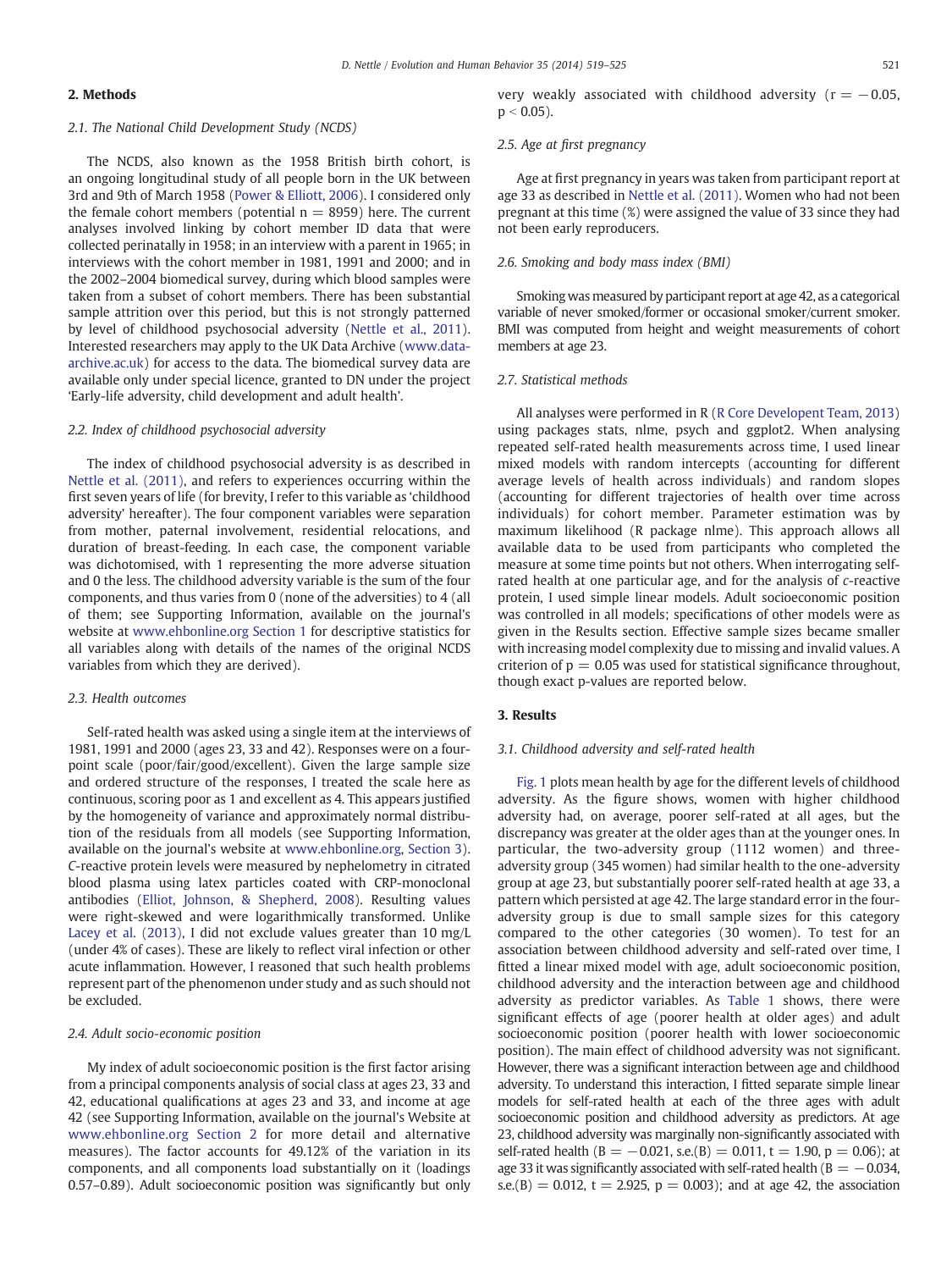<span id="page-3-0"></span>

Fig. 1. Mean self-rated health at ages 23, 33 and 42 for women with different scores on the childhood psychosocial adversity index. Error bars represent one standard error.

was even stronger (B =  $-0.053$ , s.e.(B) = 0.013, t = 4.211, p < 0.001). The parameter estimates for childhood adversity thus became more negative with increasing age  $(-0.021, -0.034$  and  $-0.053$  respectively), bearing out the pattern apparent from Fig. 1 of childhood adversity predicting the deterioration of health across time more strongly than the level of health at age 23.

#### 3.2. Age at first pregnancy as a mediator of the relationship between childhood adversity and self-rated health

To investigate whether the relationship between childhood adversity and deteriorating self-rated health was mediated by accelerated reproduction, I used path analysis to examine the relationships amongst childhood adversity, age at first pregnancy, and health at age 42 [\(Fig. 2;](#page-4-0) all relationships are controlled for adult SEP). In [Fig. 2](#page-4-0), the left-hand diagram shows the overall association between childhood adversity and self-rated health at 42, whilst the right-hand diagram shows the extent to which the effect was mediated by earlier age at first pregnancy. Although childhood adversity was significantly associated with earlier first pregnancy, and earlier first pregnancy was significantly associated with poorer health at age 42, the effect of childhood adversity and health at 42 controlling for age at first pregnancy was still significant. Indeed, the pathway from childhood adversity to health at 42 via earlier age at first pregnancy only accounted for 10.7% of the association between childhood adversity and health at 42, reducing the parameter estimate for the direct relationship from  $-0.053$  to  $-0.047$ .

#### Table 1

Parameter estimates from a model predicting self-rated health across adulthood from age, adult socioeconomic position, childhood adversity, and the interaction between age and childhood adversity. There are 14997 observations from 6034 individuals. The model includes random intercepts and slopes for cohort member.

| Variable                     |          | s.e.  |        | D       |
|------------------------------|----------|-------|--------|---------|
| Age                          | $-0.010$ | 0.001 | 9931   | < 0.001 |
| Adult socioeconomic position | 0.130    | 0.007 | 18.306 | < 0.001 |
| Childhood adversity          | 0.026    | 0.024 | 1.087  | 0.277   |
| Age*Childhood adversity      | $-0.002$ | 0.001 | 2.644  | 0.008   |

#### 3.3. Smoking and BMI as mediators of the relationship between childhood adversity and self-rated health

To investigate whether smoking and BMI mediated the effect of childhood adversity on self-rated health, I added smoking status at age 42 and BMI at age 23 to a model predicting self-rated health at 42 from adult socioeconomic position, childhood adversity, and age at first pregnancy. Regular smoking significantly reduced self-rated health compared to never smoking, though the difference between former or occasional smoking and never smoked was not significant (former or occasional vs. never:  $B = -0.034$ , s.e.(B) = 0.028, t = 1.220, p = 0.223; regular vs. never:  $B = -0.265$ , s.e.(B) = 0.031, t = 8.561,  $p < 0.001$ ). BMI was also negatively associated with self-rated health  $(B = -0.019, s.e.(B) = 0.004, t = 5.077, p < 0.001$ ). However, the effects of childhood adversity ( $B = -0.034$ , s.e.( $B$ ) = 0.014, t = 2.436,  $p = 0.015$ ), adult socioeconomic position (B = 0.083, s.e.(B) = 0.012,  $t = 7.063$ ,  $p < 0.001$ ), and age at first pregnancy (B = 0.009, s.e.(B) = 0.002, t = 3.778,  $p < 0.001$ ) all remained significant. The effect of childhood adversity was attenuated by 35.2% in this adjusted model compared to the model including neither age at first pregnancy nor smoking.

#### 3.4. C-reactive protein

C-reactive protein was significantly negatively correlated with self-rated health at all age three points, most strongly at age 42, which was the closest rating in time to the blood sample from which the creactive protein measurement was derived ( $r = -0.20$ ,  $p < 0.05$ ). To test for an association between childhood adversity and c-reactive protein, I ran a model predicting c-reactive protein level from adult socioeconomic position and childhood adversity. The effects of adult socioeconomic position (B =  $-0.206$ , s.e.(B) = 0.021, t = 10.026,  $p < 0.001$ ) and of childhood adversity (B = 0.082, s.e.(B) = 0.026,  $t = 3.163$ ,  $p = 0.002$ ) were both significant. [Fig. 3](#page-4-0) shows how mean c-reactive protein levels vary with the level of childhood adversity. Age at first pregnancy was not significantly related to c-reactive protein level (B =  $-0.006$ , s.e.(B) = 0.005, t = 1.259, p = 0.208), and thus did play any role in mediating the relationship between childhood adversity and c-reactive protein [\(Fig. 4\)](#page-5-0). I also added smoking and BMI to the model. The effects of smoking were not significant (former or occasional vs. never:  $B = -0.012$ , s.e.  $(B) = 0.053$ , t = 0.221, p = 0.825; regular vs. never: B = 0.062, s.e.  $(B) = 0.060$ , t = 1.029, p = 0.303), whilst the effect of BMI was highly significant and positive ( $B = 0.123$ , s.e.( $B = 0.007$ , t = 16.596,  $p < 0.001$ ). Even with BMI in the model, the effect of childhood adversity on c-reactive protein remained significant ( $B = 0.064$ , s.e.  $(B) = 0.027$ , t = 2.418, p = 0.012), with the strength of the effect 65.9% of that in the model without BMI.

#### 4. Discussion

I found evidence that childhood psychosocial adversity, as measured by the simple index created in our previous study, was associated with poorer health by the time the cohort members were in their forties. For self-rated health, the association was specifically with the change in health across adulthood, rather than the mean in young adulthood. The average self-rated health of women who had experienced a moderately high degree of adversity (scores of two or three) diverged markedly from the average self-rated health of those who with scores of zero or one after the age of 23 but before the age of 33. The group who had experienced very high adversity (score of four) appeared to have poor health at all ages, but their numbers were very small. For c-reactive protein at age 44–46, there was a significant and dose-dependent relationship with the childhood adversity index, more adversity being associated with higher c-reactive protein levels. The associations did not appear to be due to women who had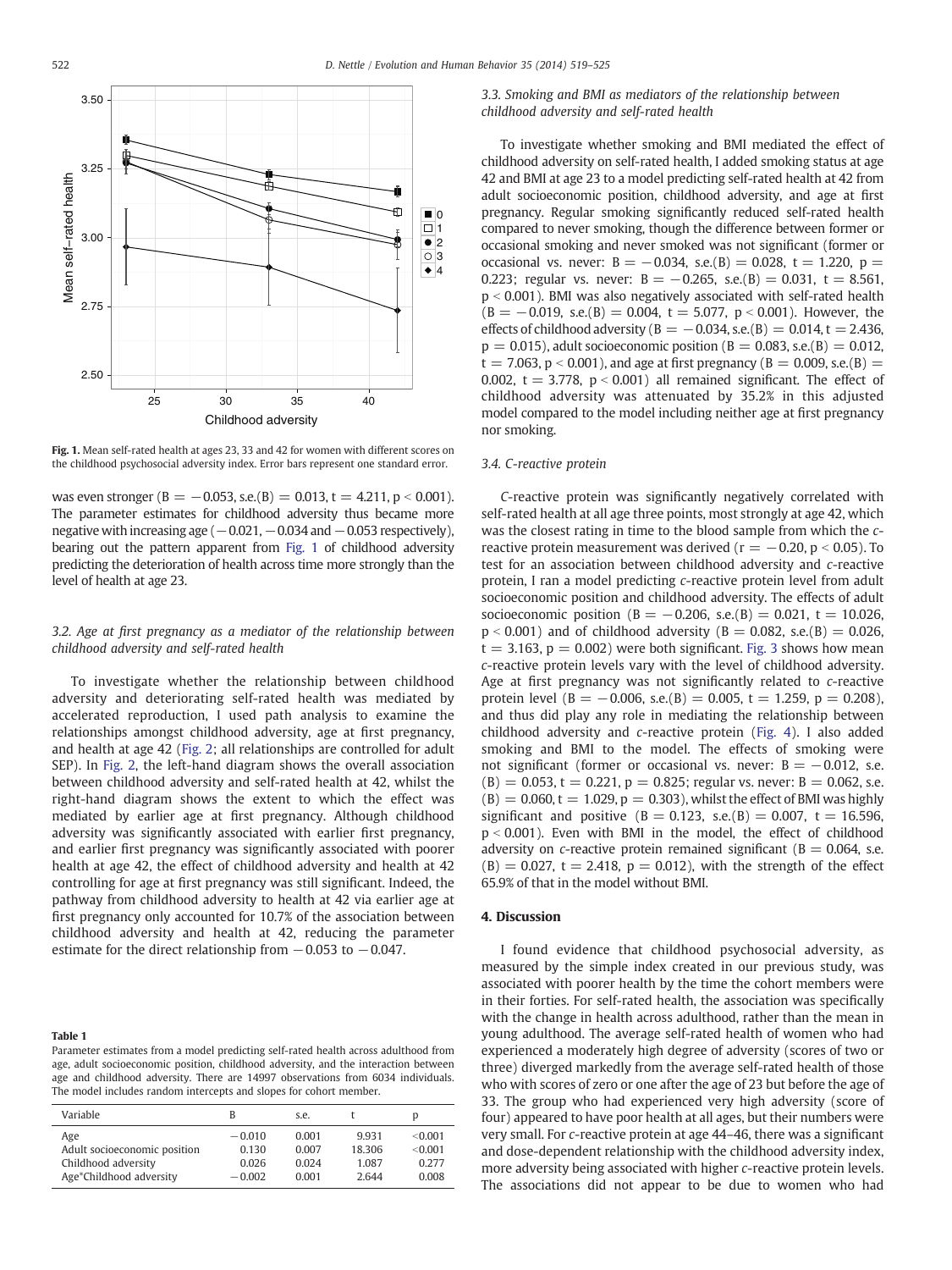<span id="page-4-0"></span>

Fig. 2. Path diagrams for the association between childhood adversity and self-rated health at age 42. The left-hand diagram shows the overall association, whilst the right-hand diagram decomposes the association into the part mediated by age at first pregnancy and the part that is not. Numbers on arrows represent B coefficients (standard errors). \*p < 0.05.

experienced greater childhood adversity living in poorer adult environments (as proxied by adult socioeconomic position), since the correlation between childhood adversity and adult socioeconomic position in the sample was extremely low, and the addition of adult socioeconomic position to the statistical models did not substantially attenuate the effects.

The results are consistent with large number of previous findings that there appear to be long-term health costs associated with experiencing childhood psychosocial adversity, above and beyond the effects of known health predictors such as smoking and socioeconomic position that may covary with childhood psychosocial adversity [\(Dube et al., 2003; Felitti et al., 1998; Larson & Halfon,](#page-6-0) [2013\)](#page-6-0). For c-reactive protein in particular, a number of studies have found elevated adult levels in the blood of those who experienced adversity in childhood ([Danese et al., 2009; Danese et al., 2008;](#page-6-0) [Slopen et al., 2010; Taylor et al., 2006](#page-6-0)). I replicated the findings of [Lacey et al. \(2013\)](#page-6-0) in the same cohort, albeit that they studied cohort members of both sexes and used parental separation as their main childhood measure, rather than the particular childhood adversity index I used here. The results also concur with previous studies in finding BMI and socioeconomic position to be important predictors of c-reactive protein levels ([Kivimäki et al., 2005; Visser, Bouter,](#page-6-0) [McQuillan, Wener, & Harris, 1999\)](#page-6-0), and BMI, socioeconomic position and smoking to be important predictors of self-rated health [\(Christian, Iams, Porter, & Leblebicioglu, 2013](#page-5-0)).

Adaptive explanations for reproductive acceleration following childhood adversity require that there has been, over evolutionary time, an increment of adult mortality/morbidity risk in individuals who experience childhood adversity, regardless of whether they adopt a fast reproductive schedule or not. However, as discussed in



Fig. 3. Means of the logarithm of blood c-reactive protein levels at age 44-46 for women with different scores on the childhood psychosocial adversity index. Error bars represent one standard error.

the Introduction, there is also likely to be an increment in mortality/ morbidity that is a consequence of following a fast reproductive schedule. I used mediation analysis to try to assess whether both of these increments were present in this cohort and estimate their relative magnitudes. I found that for self-rated health (though not c-reactive protein), starting to reproduce earlier was indeed costly: women who had a younger age at first pregnancy had poorer self-rated health at 42. Women who experienced more childhood adversity also had a younger age at first pregnancy. However, younger age at first pregnancy was not a substantial mediator of the childhood adversity–poorer health relationship, attenuating the coefficient by less than 11%. Nor were the relationships between childhood adversity and the health outcomes explained away by increased smoking or body mass amongst women who experienced childhood adversity. Thus, it seems reasonable to argue that the data support the assumption, critical to the adaptive evolutionary account, that childhood psychosocial adversity has a negative impact on future prospects for health and survival, regardless of how the individual subsequently chooses to live. This conclusion should be viewed as tentative, since the only measure of reproductive trajectory that I included was age at first pregnancy: a fuller study would adjust for number of children, inter-birth interval, and other aspects of reproductive career as well, and this might increase the estimate of how much of the childhood adversity-health relationship is a consequence of reproductive decisions.

The study had a number of other limitations. The index of childhood adversity is extremely crude, and doubtlessly fails to capture all the relevant dimensions and constituents. The main justifications for using it here are that it incorporates some of the main adversities found to be important in previous literature, and that in our earlier study, it was a good predictor of age at first pregnancy. The fact that I found associations with health using such a limited index makes it plausible that the true associations between childhood psychosocial adversity and adult health are stronger. The health outcome measures were also limited, and give no information about the sources of poor health. However, both self-rated health and c-reactive protein are widely used as general health markers, with substantial prospective validity for future survival ([DeSalvo et al.,](#page-6-0) [2006; Idler & Benyamini, 1997; Wang et al., 2006\)](#page-6-0). Finding significant associations with childhood adversity is thus suggestive, and further research is required to drill down into which health problems in particular are involved. Another limitation is that I incorporated no information about mortality over the time period studied; women who died simply became missing in the dataset I used. However, [Kelly-Irving et al. \(2013\)](#page-6-0) studied premature mortality in this cohort by linking to death registrations. They found that, although premature mortality is rare, adverse childhood experiences (a construct very similar to childhood adversities as used here) predicted excess mortality risk even controlling for socioeconomic position. Thus, it is likely that using mortality rather than poor health as the adult outcome would lead to the same conclusion: childhood psychosocial adversity has a negative impact. The current study also gives no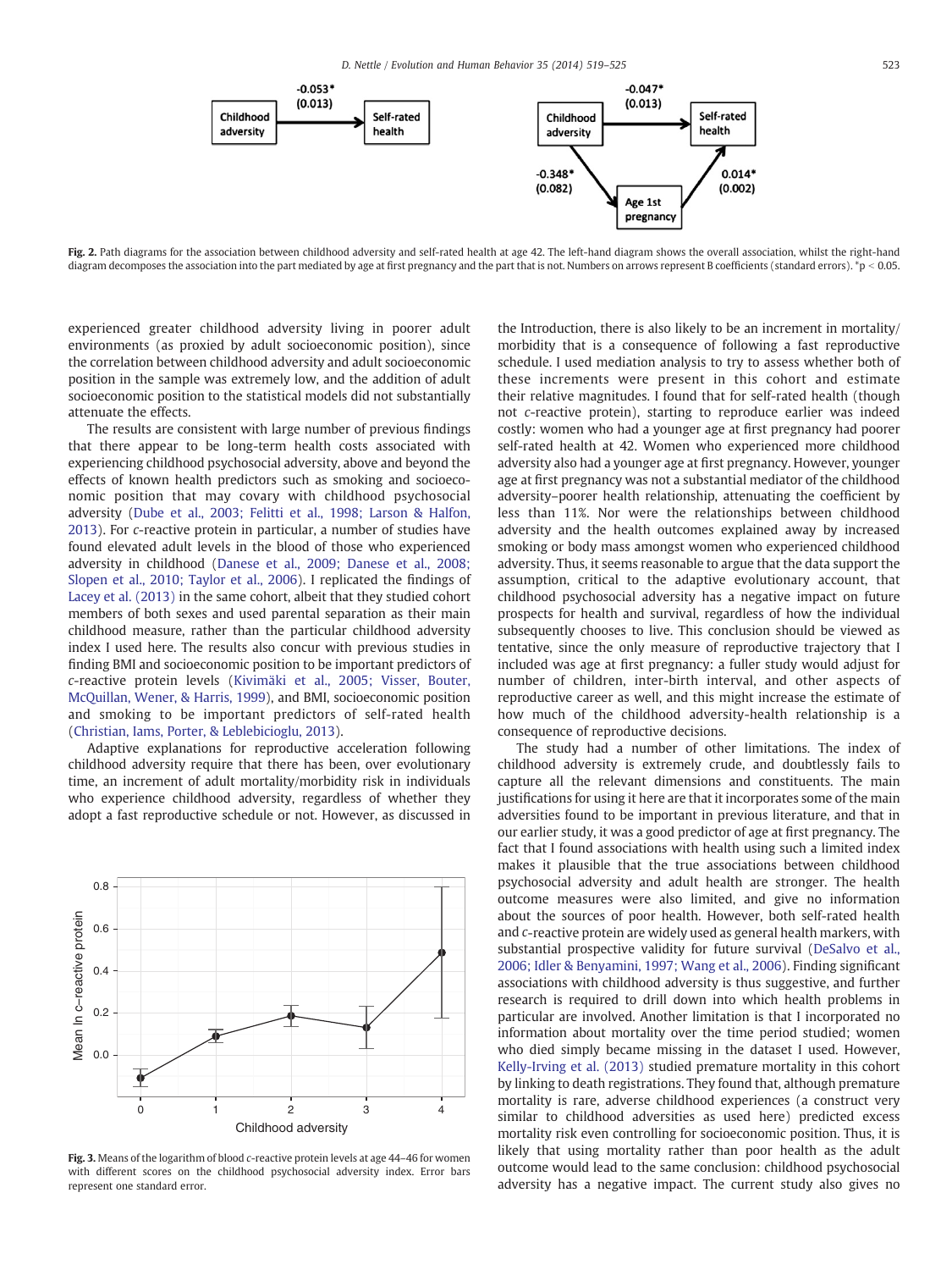<span id="page-5-0"></span>

Fig. 4. Path diagrams for the association between childhood adversity and logged c-reactive protein levels at age 44-6. The left-hand diagram shows the overall association, whilst the right-hand diagram represents the extent to which the association is mediated by age at first pregnancy. Numbers on arrows represent B coefficients (standard errors). \*p < 0.05.

information about the physiological mechanisms by which childhood psychosocial adversity becomes embedded in the soma. Candidate mechanisms include oxidative damage and telomere loss [\(Geronimus](#page-6-0) [et al., 2010; Kananen et al., 2010; Shalev et al., 2013; Tyrka et al.,](#page-6-0) [2010\)](#page-6-0), but these have not yet been measured in the NCDS cohort.

A further limitation is the use of a developed-world population to test the assumptions of an evolutionary theory, assumptions that the theory strictly requires to hold across ancestral populations, not necessarily contemporary ones. In a sense, this limitation would be more acute had I found no evidence that childhood psychosocial adversity is associated with health deterioration in adulthood, since I could not exclude that there might have been such a nexus under ancestral conditions. As it was, the evidence fit with the assumptions of the theory, suggesting (though not of course demonstrating) that this was a nexus that existed in the past and continues to exist today. It is imperative to replicate this kind of study in human populations living under very different environmental conditions, but the evidence presented here is an important first step. If early-life adversity causing somatic damage that later leads to accelerated health deterioration is a rather general biological principle, as evidence from other taxa suggests that it may be (Boonekamp, Mulder, Salomons, Dijkstra, & Verhulst, 2014), then we might expect associations between childhood psychosocial adversity and adult health across all kinds of human populations, albeit that the sources of the adversity might be very different in different socio-ecologies.

The limitations of the study duly noted, the results support the view that childhood psychosocial adversity may lead to accelerated health deterioration across adulthood, that this is not solely a consequence of reproductive strategies, and hence that accelerated health deterioration could constitute a simple and general reason for women to accelerate their reproductive schedules following childhood psychosocial adversity. In the current results, an average woman who had experienced two childhood adversities had only slightly worse health at 23 than an average woman who had experienced one adversity. At 33, though, her health was worse than the one-adversity woman's would be at 42. Assuming, as seems not unreasonable, that organisms have evolved means of responding dynamically to their own somatic state [\(Rickard et al., 2014\)](#page-6-0), it is not surprising that the women experiencing two or more adversities began their childbearing careers earlier than those who had experienced none or one. Evidence consistent with this explanation for reproductive acceleration have been presented elsewhere [\(Geronimus, 1996a, 1996b; Geronimus, Bound, &](#page-6-0) [Waidmann, 1999\)](#page-6-0), but these findings are particularly suggestive, since the same adversity index that is known to predict age at first pregnancy in this cohort was here found to predict subsequent health.

Viewing reproductive acceleration in the context of accelerated health deterioration leads to the insight that the reproductive schedules of high-adversity women may not, in one sense, be accelerated at all. It may be aging itself—the decline in biological performance over time—that is accelerated by childhood adversity. If aging is caused by the gradual accretion of somatic damage, then biological age is not the same thing as chronological age; an individual

facing more stress will age faster ([Geronimus et al., 2010\)](#page-6-0). There is no reason that life-history milestones such as the age at maturation or first reproduction should be tied to chronological age. In fact, theoretical models predict that they should be triggered not by time but by changes in biological state ([McNamara & Houston, 1996](#page-6-0)), such as reaching a threshold level of somatic damage. On this view, women who live through childhood psychosocial adversity might reach maturation and childbearing at exactly the same biological age as any other women; they just do it in fewer months, because they are aging at a higher rate.

#### Supplementary Material

Supplementary data to this article can be found online at [http://dx.](http://dx.doi.org/10.1016/j.evolhumbehav.2014.07.002) [doi.org/10.1016/j.evolhumbehav.2014.07.002](http://dx.doi.org/10.1016/j.evolhumbehav.2014.07.002).

#### References

- Alvergne, A., Faurie, C., & Raymond, M. (2008). [Developmental plasticity of human](http://refhub.elsevier.com/S1090-5138(14)00082-8/rf0005) [development: Effects of early family environment in modern-day France.](http://refhub.elsevier.com/S1090-5138(14)00082-8/rf0005) [Physiology & Behavior](http://refhub.elsevier.com/S1090-5138(14)00082-8/rf0005), 95, 625–632.
- Anda, R. F., Croft, J. B., Felitti, V. J., Nordenberg, D., Giles, W. H., Williamson, D. F., et al. (1999). [Adverse childhood experiences and smoking during adolescence and](http://refhub.elsevier.com/S1090-5138(14)00082-8/rf0010) adulthood. [Journal of the American Medical Association](http://refhub.elsevier.com/S1090-5138(14)00082-8/rf0010), 282, 1652–1658.
- Belsky, J., Steinberg, L., & Draper, P. (1991). [Childhood experience, interpersonal](http://refhub.elsevier.com/S1090-5138(14)00082-8/rf0015) [development, and reproductive strategy - an evolutionary theory of socialization.](http://refhub.elsevier.com/S1090-5138(14)00082-8/rf0015) [Child Development](http://refhub.elsevier.com/S1090-5138(14)00082-8/rf0015), 62, 647–670.
- Belsky, J., Steinberg, L. D., Houts, R. M., Friedman, S. L., DeHart, G., Cauffman, E., et al. (2007). [Family rearing antecedents of pubertal timing.](http://refhub.elsevier.com/S1090-5138(14)00082-8/rf0020) Child Development, 78, 1302–[1321.](http://refhub.elsevier.com/S1090-5138(14)00082-8/rf0020)
- Benyamini, Y., & Idler, E. L. (1999). [Community studies reporting association between](http://refhub.elsevier.com/S1090-5138(14)00082-8/rf0025) [self-rated health and mortality: Additional studies, 1995 to 1998.](http://refhub.elsevier.com/S1090-5138(14)00082-8/rf0025) Research on Aging, 21[, 392](http://refhub.elsevier.com/S1090-5138(14)00082-8/rf0025)–401.
- Boonekamp, J. J., Mulder, G. A., Salomons, H. M., Dijkstra, C., & Verhulst, S. (2014). [Nestling telomere shortening, but not telomere length, re](http://refhub.elsevier.com/S1090-5138(14)00082-8/rf0340)flects developmental [stress and predicts survival in wild birds.](http://refhub.elsevier.com/S1090-5138(14)00082-8/rf0340) Proceedings of the Royal Society B: Biological Sciences[, 281, 201833287.](http://refhub.elsevier.com/S1090-5138(14)00082-8/rf0340)
- Boonekamp, J. J., Salomons, M., Bouwhuis, S., Dijkstra, C., & Verhulst, S. (2014). [Reproductive effort accelerates actuarial senescence in wild birds: An experimental](http://refhub.elsevier.com/S1090-5138(14)00082-8/rf0035) study. [Ecology Letters](http://refhub.elsevier.com/S1090-5138(14)00082-8/rf0035), 17, 599–605.
- Bulled, N. L., & Sosis, R. (2010). [Examining the relationship between life expectancy,](http://refhub.elsevier.com/S1090-5138(14)00082-8/rf0040) [reproduction, and educational attainment.](http://refhub.elsevier.com/S1090-5138(14)00082-8/rf0040) Human Nature, 21, 269–289.
- Cabrero-García, J., & Juliá-Sanchis, R. (2014). [The Global Activity Limitation Index](http://refhub.elsevier.com/S1090-5138(14)00082-8/rf0345) [mainly measured functional disability, whereas self-rated health measured](http://refhub.elsevier.com/S1090-5138(14)00082-8/rf0345) physical morbidity. [Journal of Clinical Epidemiology](http://refhub.elsevier.com/S1090-5138(14)00082-8/rf0345), 67, 468–476.
- Carpenter, L. L., Gawuga, C. E., Tyrka, A. R., & Price, L. H. (2012). [C-reactive protein, early](http://refhub.elsevier.com/S1090-5138(14)00082-8/rf0050) [life stress, and wellbeing in healthy adults.](http://refhub.elsevier.com/S1090-5138(14)00082-8/rf0050) Acta Psychiatrica Scandinavica, 126, 402–[410.](http://refhub.elsevier.com/S1090-5138(14)00082-8/rf0050)
- Charnov, E. L. (1991). [Evolution of life history variation among female mammals.](http://refhub.elsevier.com/S1090-5138(14)00082-8/rf0350) [Proceedings of the National Academy of Sciences of the United States of America](http://refhub.elsevier.com/S1090-5138(14)00082-8/rf0350), 88, 1134–[1137.](http://refhub.elsevier.com/S1090-5138(14)00082-8/rf0350)
- Chisholm, J. S. (1993). [Death, hope, and sex: life-history theory and the development of](http://refhub.elsevier.com/S1090-5138(14)00082-8/rf0055) [reproductive strategies.](http://refhub.elsevier.com/S1090-5138(14)00082-8/rf0055) Current Anthropology, 34, 1–24.
- Chisholm, J. S., Quinlivan, J. A., Petersen, R. W., & Coall, D. A. (2005). [Early stress predicts](http://refhub.elsevier.com/S1090-5138(14)00082-8/rf0060) age at menarche and fi[rst birth, adult attachment, and expected lifespan.](http://refhub.elsevier.com/S1090-5138(14)00082-8/rf0060) Human [Nature](http://refhub.elsevier.com/S1090-5138(14)00082-8/rf0060), 16, 233–265.
- Christian, L. M., Glaser, R., Porter, K., Malarkey, W. B., Beversdorf, D., & Kiecolt-Glaser, J. K. (2011). [Poorer self-rated health is associated with elevated in](http://refhub.elsevier.com/S1090-5138(14)00082-8/rf0065)flammatory markers among older adults. [Psychoneuroendocrinology](http://refhub.elsevier.com/S1090-5138(14)00082-8/rf0065), 36, 1495–1504.
- Christian, L. M., Iams, J., Porter, K., & Leblebicioglu, B. (2013). [Self-rated health among](http://refhub.elsevier.com/S1090-5138(14)00082-8/rf0070) [pregnant women: Associations with objective health indicators, psychological](http://refhub.elsevier.com/S1090-5138(14)00082-8/rf0070) functioning, and serum inflammatory markers. [Annals of Behavioral Medicine](http://refhub.elsevier.com/S1090-5138(14)00082-8/rf0070), 46, 295–[309.](http://refhub.elsevier.com/S1090-5138(14)00082-8/rf0070)